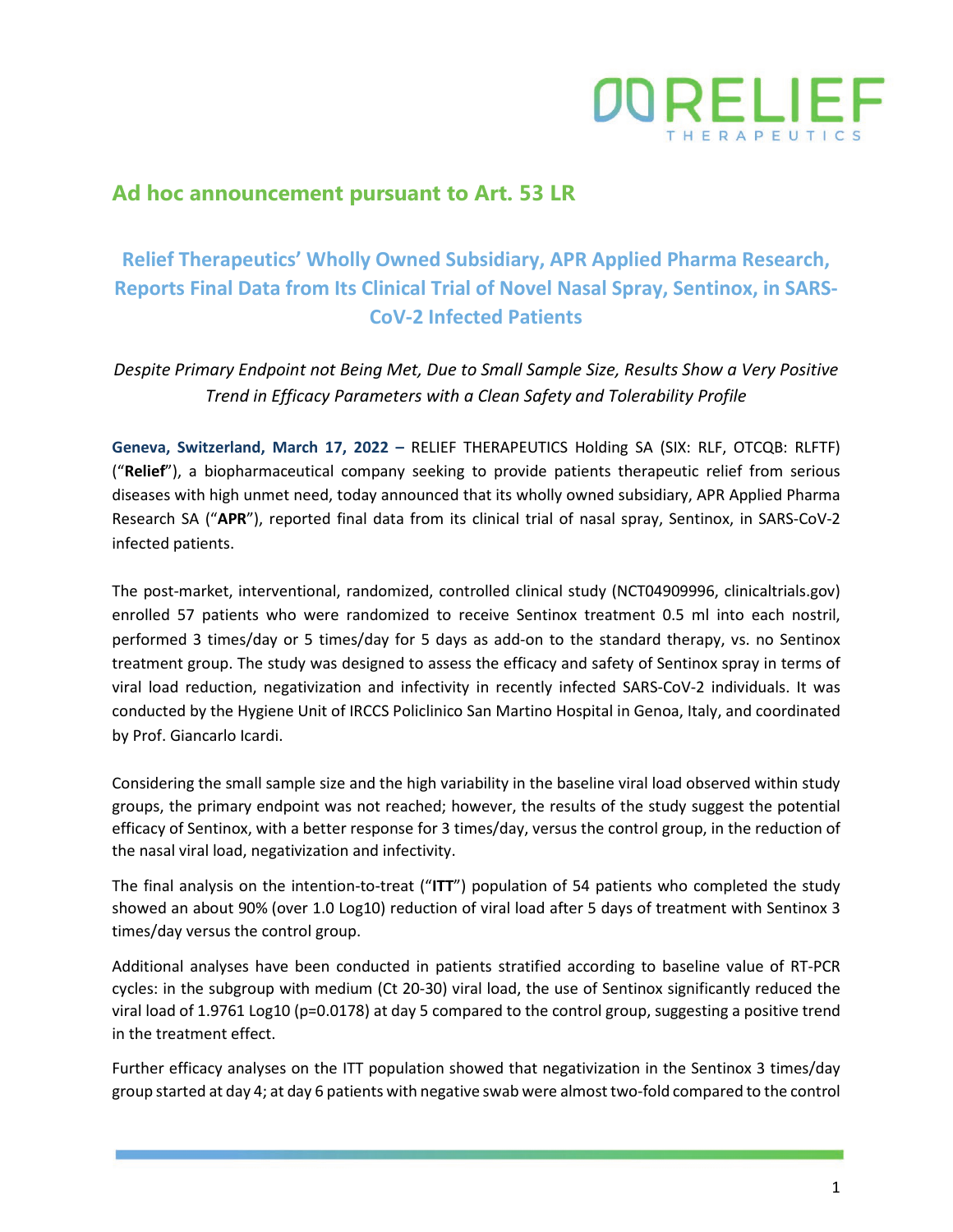

## **Ad hoc announcement pursuant to Art. 53 LR**

group (47% in Sentinox group versus 22% in no treatment group) (p=0.0005). Similar results were obtained in the analysis conducted in the 20-30 RT PCR cycles subpopulation.

Analysis on infectivity data was conducted in the ITT population: patients were considered "not infectious" (patient likely not be able to spread virus to others) when the cycle threshold value of >35 cycles was achieved *(Carrouel et al. 2021; Jang et al. 2021; Iwanami et al. 2021; Choudhuri et al. 2020).*

In the 3 times/day Sentinox group, 71% of patients were non-infectious versus 44% in the control group at day 6 (p<0.0001).

Overall safety data monitored through clinical examination showed a good safety profile for Sentinox. This has been confirmed also by VAS and LIKERT scale results.

Prof. Giancarlo Icardi, head of the Hygiene Unit of IRCCS Policlinico San Martino Hospital in Genoa (Italy) and lead investigator, commented, "Globally our data suggest that Sentinox represents a promising and safe option in reducing the time for obtaining a negative result due to a significant reduction in the nasal viral load. Our findings are particularly encouraging and indicate that, by reducing the nasal viral load, Sentinox could also have the potential to reduce the chances of spreading the virus to others and to interfere with the spreading of the virus to the lungs, preventing a clinical deterioration. Further larger scale studies are suggested."

Paolo Galfetti, Chief Executive Officer of APR and President of Relief Europe added, "We will continue to investigate the potential of Sentinox nasal spray to reduce nasal viral load and test the hypothesis that such reduction will interfere with the spreading of the virus to the lungs and, by doing so, prevent a clinical deterioration. We believe that further clinical studies can potentially confirm Sentinox as a preventive option, not only against SARS-CoV-2 infection, but as a treatment for a wide array of viruses and bacteria in the future."

#### **About Sentinox**

Sentinox is an acid-oxidizing solution (AOS) containing hypochlorous acid at 0.005%, certified in Europe on February 16, 2021 as Class III Medical Device (Certificate Nr. EPT 0477.MDD.21/4200.2). The device is intended for irrigation, cleansing and moistening of the nasal cavities and is indicated for (i) reducing the risk of infections caused by bacteria and viruses, including SARS-CoV-2, by lowering the nasal microbial load, (ii) symptomatic nasal care and (iii) nasal care in case of minor lesions/alterations of the nasal mucosa.